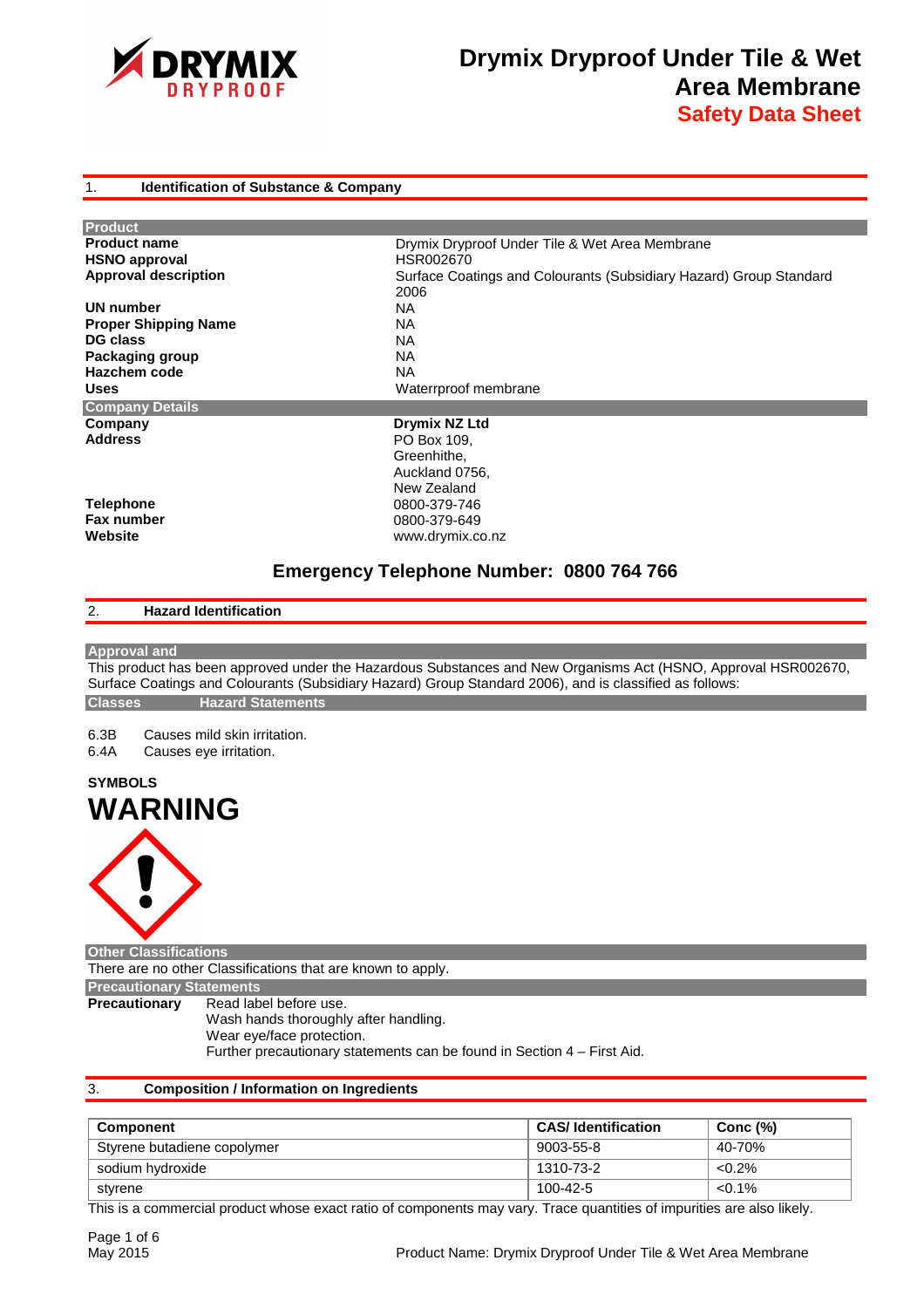

# 4. **First Aid**

| <b>General Information</b>                    |                                                                                                                               |
|-----------------------------------------------|-------------------------------------------------------------------------------------------------------------------------------|
|                                               | If medical advice is needed, have product container or label at hand. You should call the National Poisons Centre if you feel |
|                                               | that you may have been harmed, burned or irritated by this product. The number is 0800 764 766 (0800 POISON) (24 hr           |
| emergency service).                           |                                                                                                                               |
| Recommended first aid                         | Ready access to running water is recommended. Accessible eyewash is recommended.                                              |
| facilities                                    |                                                                                                                               |
| <b>Exposure</b>                               |                                                                                                                               |
| <b>Swallowed</b>                              | Do NOT induce vomiting. Give a glass of water to drink. Contact a doctor.                                                     |
| Eye contact                                   | IF IN EYES: Rinse cautiously with water for several minutes. Remove contact lenses, if                                        |
|                                               | present and easy to do. Apply continuous irrigation with water for at least 15 minutes                                        |
|                                               | holding eyelids apart. If eye irritation persists: Get medical advice.                                                        |
| <b>Skin contact</b>                           | IF ON SKIN: Wash with plenty of soap and water. If skin irritation occurs: get medical                                        |
|                                               | advice/attention. Take off contaminated clothing and wash before re-use.                                                      |
| <b>Inhaled</b>                                | Generally, inhalation of fumes is unlikely to result in adverse health effects. If coughing,                                  |
|                                               | dizziness or shortness of breath is experienced, remove the patient to fresh air                                              |
|                                               | immediately. If patient is unconscious, place in the recovery position (on the side) for                                      |
|                                               | transport and contact a doctor.                                                                                               |
| <b>Advice to Doctor</b>                       |                                                                                                                               |
| Treat symptomatically                         |                                                                                                                               |
|                                               |                                                                                                                               |
| 5.<br><b>Firefighting Measures</b>            |                                                                                                                               |
|                                               |                                                                                                                               |
| Fire and explosion hazards:                   | There are no specific risks for fire/explosion for this chemical. It is not classed as                                        |
|                                               | flammable. Product will not support combustion.                                                                               |
| Suitable extinguishing                        | Carbon dioxide, extinguishing powder or water jet. Fight larger fires with water jet or                                       |
| substances:                                   | alcohol resistant foam.                                                                                                       |
| <b>Unsuitable extinguishing</b>               | Unknown.                                                                                                                      |
| substances:                                   |                                                                                                                               |
| <b>Products of combustion:</b>                | Carbon dioxide, and if combustion is incomplete, carbon monoxide, oxides of nitrogen                                          |
|                                               | and smoke. Water. May form toxic mixtures in air and may accumulate in sumps, pits                                            |
|                                               | and other low-lying spaces, forming potentially explosive mixtures.                                                           |
| <b>Protective equipment:</b><br>Hazchem code: | Fire fighters should wear self contained breathing apparatus.                                                                 |
|                                               | <b>NA</b>                                                                                                                     |
| <b>Accidental Release Measures</b><br>6.      |                                                                                                                               |
|                                               |                                                                                                                               |
| <b>Containment</b>                            | There is no current legal requirement for secondary containment of this product. Prevent                                      |
|                                               | product from entering environment.                                                                                            |
| <b>Emergency procedures</b>                   | In the event of spillage alert the fire brigade to location and give brief description of                                     |
|                                               | hazard. Wear protective equipment to prevent skin, eye and respiratory exposure.                                              |
|                                               | Clear area of any unprotected personnel. Contain spill. Prevent by whatever means                                             |
|                                               | possible any spillage from entering drains, sewers, or water courses.                                                         |
| Clean-up method                               | Collect product and seal in properly labelled containers or drums for disposal. If                                            |
|                                               | contamination of crops, sewers or waterways has occurred advise local emergency                                               |
|                                               | services.                                                                                                                     |
| <b>Disposal</b>                               | Mop up and collect recoverable material into labelled containers for recycling or salvage.                                    |
|                                               | Recycle containers wherever possible. This material may be suitable for approved                                              |
|                                               | landfill. Dispose of only in accord with all regulations.                                                                     |
| <b>Precautions</b>                            | Do not allow contaminated water to enter the environment.                                                                     |
|                                               | Wear protective equipment to prevent skin and eye contamination and the inhalation of                                         |
|                                               | vapour. Work up wind or increase ventilation.                                                                                 |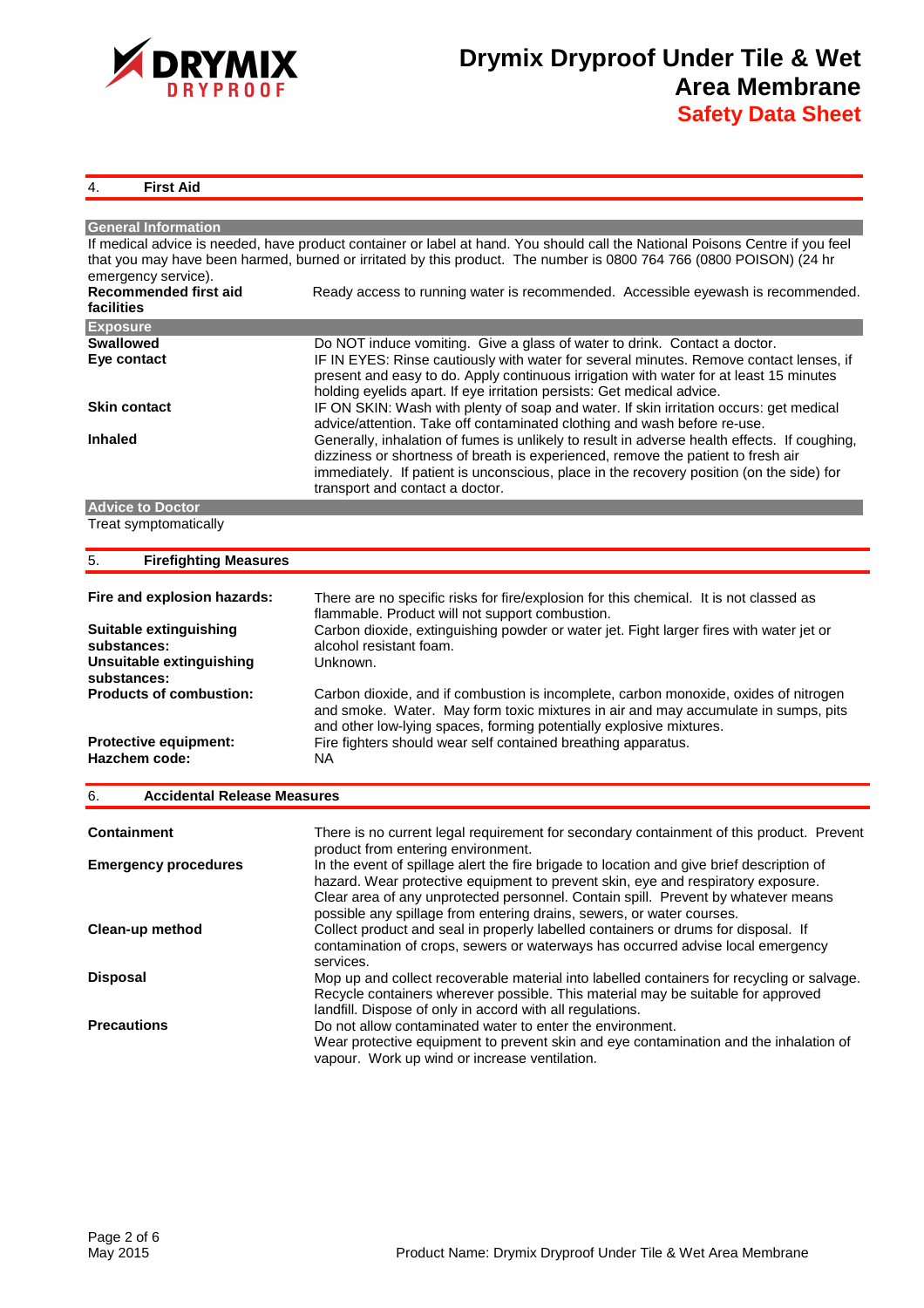

7. **Storage & Handling** 

**Storage Avoid storage of harmful substances with food.** Store out of reach of children. Containers should be kept closed in order to minimise contamination. Keep in a cool, dry place. Avoid contact with incompatible substances as listed in Section 10. **Handling** Keep exposure to a minimum, and minimise the quantities kept in work areas. See section 8 with regard to personal protective equipment requirements. Avoid skin and eye contact and inhalation of vapour.

#### 8. **Exposure Controls / Personal Protective Equipment**

#### **Workplace Exposure Standards**

A workplace exposure standard (WES) has not been established by WorkSafe NZ for this product. There is a general limit of 10mg/m $3$  for dusts and mists when limits have not otherwise been established.

| <b>NZ Workplace</b>  | <b>Ingredient</b> | <b>WES-TWA</b>               | <b>WES-STEL</b>        |
|----------------------|-------------------|------------------------------|------------------------|
| <b>Exposure Stds</b> | sodium hydroxide  | Ceiling 2 mg/m <sup>3</sup>  | data unavailable       |
| (2013)               | stvrene           | 50ppm, $213$ mg/m $^{\circ}$ | 100ppm, $426$ mg/m $3$ |

#### **Engineering Controls**

In industrial situations, it is expected that employee exposure to hazardous substances will be controlled to a level as far below the WES as practicable by applying the hierarchy of control required by the Health and Safety in Employment Act 1992 (HSE). Exposure can be reduced by process modification, use of local exhaust ventilation, capturing substances at the source, or other methods. If you believe air borne concentrations of mists, dusts or vapours are high, you are advised to modify processes or increase ventilation.



## **WES Additional Information**  Not applicable

#### 9. **Physical & Chemical Properties**

| <b>Evaporation rate</b><br>slower than butyl acetate<br><b>Volatile materials</b><br>no data<br>Freezing / melting point<br>no data<br><b>Solubility</b><br>completely soluble in water<br>1.3g/cm $3$<br>Specific gravity / density<br><b>Flash point</b><br><b>NA</b><br>Danger of explosion<br>NA<br><b>Auto-ignition temperature</b><br>NA<br>Upper & lower flammable limits<br>ΝA<br><b>Corrosiveness</b><br>non corrosive | Appearance<br>Odour<br>рH<br>Vapour pressure<br><b>Vapour density</b><br><b>Boiling point</b> | grey thixotropic liquid/paste<br>no data<br>no data<br>as for water<br>heavier than air<br>~100 $\degree$ C (water) |
|---------------------------------------------------------------------------------------------------------------------------------------------------------------------------------------------------------------------------------------------------------------------------------------------------------------------------------------------------------------------------------------------------------------------------------|-----------------------------------------------------------------------------------------------|---------------------------------------------------------------------------------------------------------------------|
|---------------------------------------------------------------------------------------------------------------------------------------------------------------------------------------------------------------------------------------------------------------------------------------------------------------------------------------------------------------------------------------------------------------------------------|-----------------------------------------------------------------------------------------------|---------------------------------------------------------------------------------------------------------------------|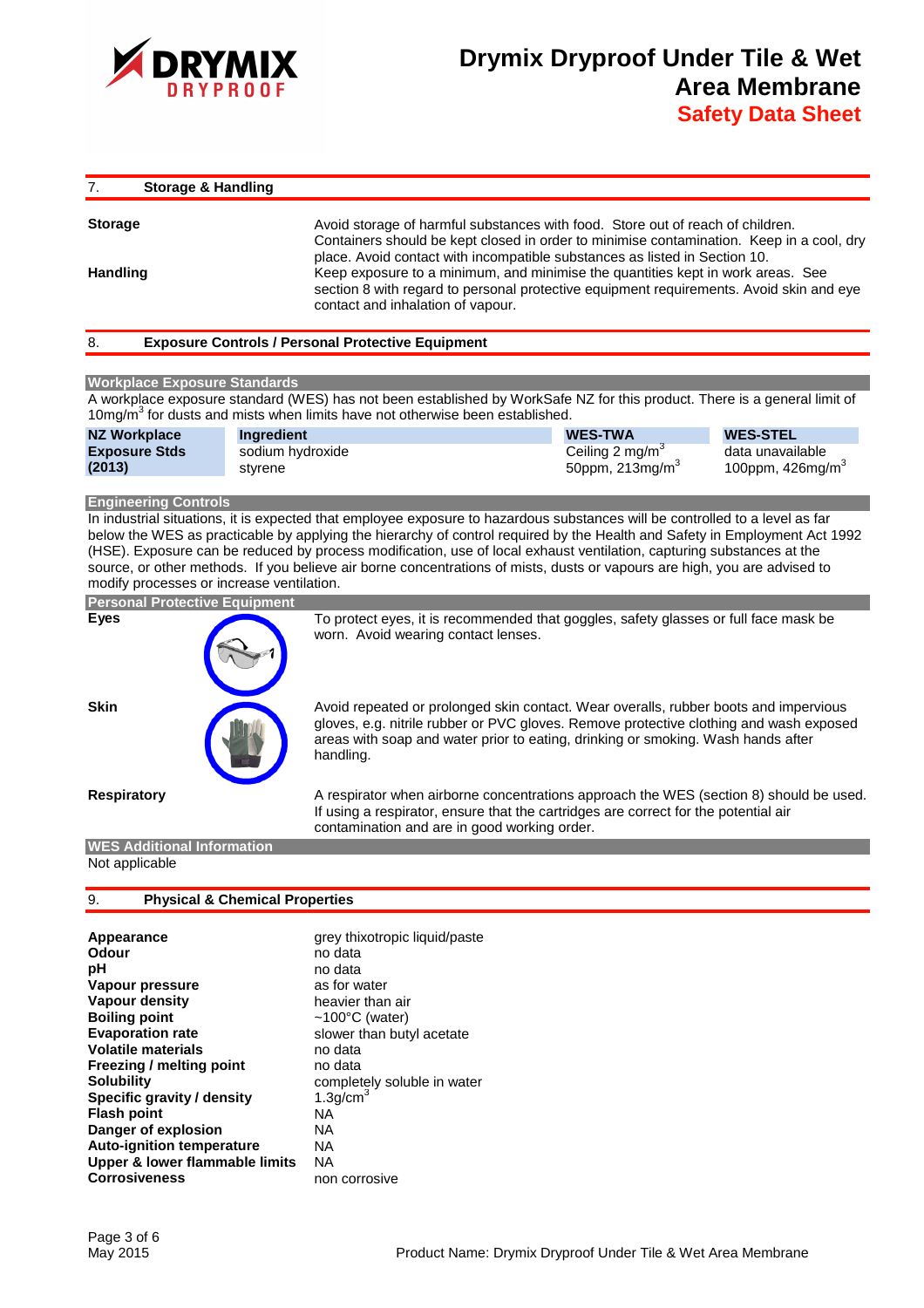

| <b>Stability &amp; Reactivity</b> |  |  |  |  | 10. |
|-----------------------------------|--|--|--|--|-----|
|-----------------------------------|--|--|--|--|-----|

| <b>Stability</b><br><b>Conditions to be avoided</b>                 | Stable<br>Containers should be kept closed in order to avoid contamination. Keep from extreme<br>heat and open flames. |
|---------------------------------------------------------------------|------------------------------------------------------------------------------------------------------------------------|
| Incompatible groups<br><b>Substance Specific</b><br>Incompatibility | strong acids, oxidising agents<br>none known                                                                           |
| <b>Hazardous decomposition</b><br>products                          | none known                                                                                                             |
| <b>Hazardous reactions</b>                                          | none known                                                                                                             |

#### 11. **Toxicological Information**

## **Summary**

IF IN EYES: may cause eye irritation.

IF ON SKIN: prolonged or repeated contact with skin may result in slight skin irritation.

IF INHALED: excessive exposure to vapours or spray mist may cause slight irritation to throat.

| <b>Supporting Data</b> |                                              |                                                                                                                                                                                                                        |
|------------------------|----------------------------------------------|------------------------------------------------------------------------------------------------------------------------------------------------------------------------------------------------------------------------|
| Acute                  | Oral                                         | Using LD <sub>50</sub> 's for ingredients, the calculated LD <sub>50</sub> (oral, rat) for the mixture is >5,000<br>mg/kg. Data considered includes: sodium hydroxide Schedule 4 poison, styrene 316<br>mg/kg (mouse). |
|                        | Dermal                                       | Using LD <sub>50</sub> 's for ingredients, the calculated LD <sub>50</sub> (dermal, rat) for the mixture is >5000<br>mg/kg. Data considered includes: sodium hydroxide 1349 mg/kg.                                     |
|                        | <b>Inhaled</b>                               | Using LC <sub>50</sub> 's for ingredients, the calculated LC <sub>50</sub> (inhalation, rat) for the mixture is >5,000<br>ppm. Data considered includes: Styrene: 6.8 mg/l (mouse, vapour).                            |
|                        | Eye                                          | The mixture is considered to be an eye irritant.                                                                                                                                                                       |
|                        | <b>Skin</b>                                  | The mixture is considered to be a skin irritant.                                                                                                                                                                       |
| <b>Chronic</b>         | <b>Sensitisation</b>                         | No ingredient present at concentrations $> 0.1\%$ is considered a sensitizer.                                                                                                                                          |
|                        | <b>Mutagenicity</b>                          | No ingredient present at concentrations > 0.1% is considered a mutagen.                                                                                                                                                |
|                        | Carcinogenicity                              | No ingredient present at concentrations $> 0.1\%$ is considered a carcinogen.                                                                                                                                          |
|                        | <b>Reproductive /</b>                        | No ingredient present at concentrations $> 0.1\%$ is considered a reproductive or                                                                                                                                      |
|                        | <b>Developmental</b>                         | developmental toxicant or have any effects on or via lactation.                                                                                                                                                        |
|                        | <b>Systemic</b>                              | No ingredient present at concentrations > 1% is considered a target organ toxicant.                                                                                                                                    |
|                        | <b>Aggravation of</b><br>existing conditions | None known.                                                                                                                                                                                                            |

# 12. **Ecological Data**

**Summary**  This mixture is not expected to be ecotoxic in the environment. **Supporting Data** 

| No data for mixture is available. Using $EC_{50}$ 's for ingredients, the estimated $EC_{50}$ for the<br>mixture is $> 100$ mg/L.                                                                                                  |
|------------------------------------------------------------------------------------------------------------------------------------------------------------------------------------------------------------------------------------|
| Not applicable.                                                                                                                                                                                                                    |
| Not applicable.                                                                                                                                                                                                                    |
| No data available for the mixture.                                                                                                                                                                                                 |
| This product is not considered harmful to terrestrial vertebrates. No $LC_{50}$ (diet) data for<br>ingredients are available and the classification is based on the $LD_{50}$ (oral) – see section<br>$11 - \text{oral toxicity.}$ |
| The mixture is not considered harmful to terrestrial invertebrates.<br>Not applicable                                                                                                                                              |
|                                                                                                                                                                                                                                    |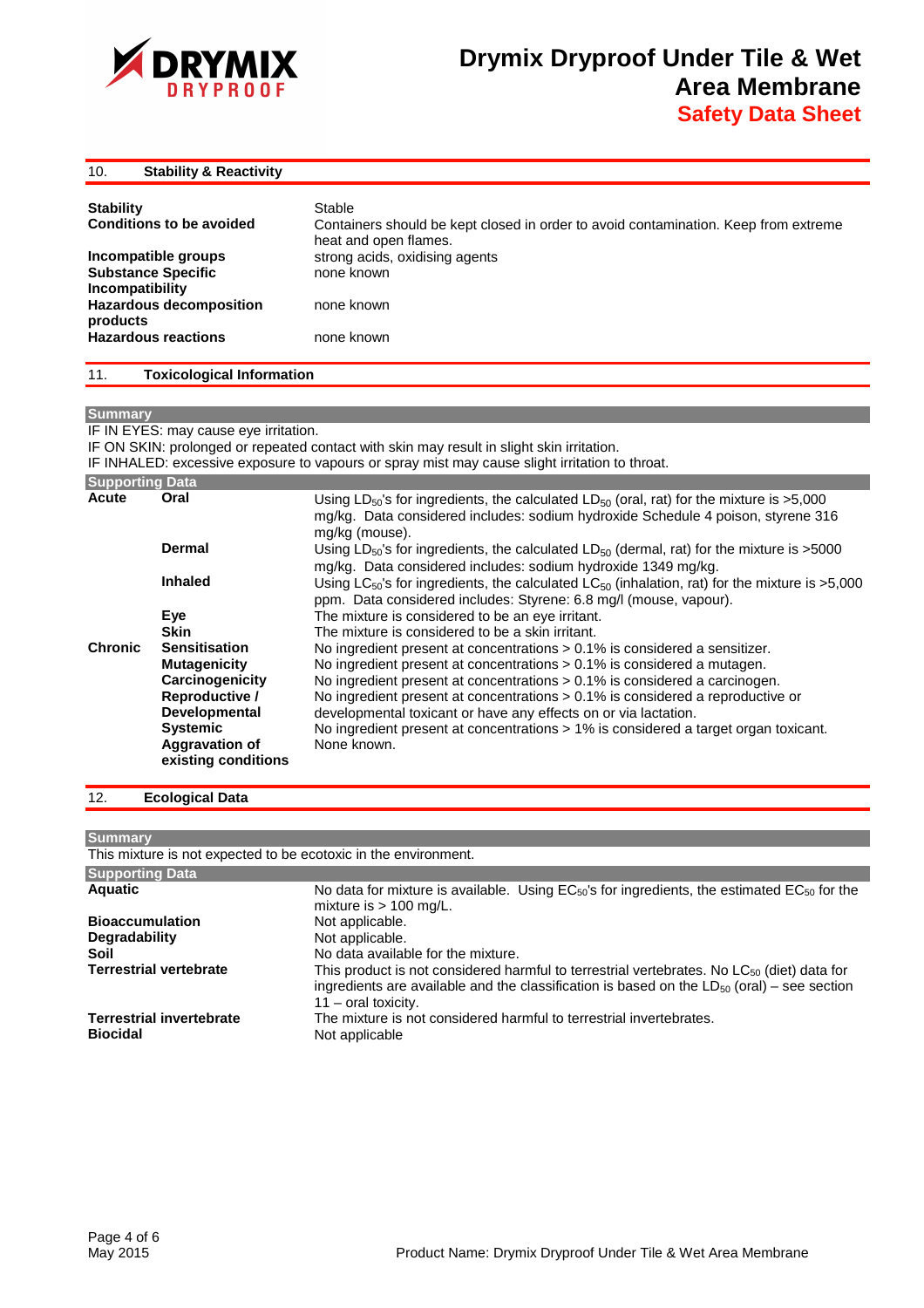

| 13.                 | <b>Disposal Considerations</b> |                                                                                                                                                                                                                                                                             |
|---------------------|--------------------------------|-----------------------------------------------------------------------------------------------------------------------------------------------------------------------------------------------------------------------------------------------------------------------------|
| <b>Restrictions</b> |                                | Local council and resource consent conditions may apply, including requirements of trade<br>waste consents.                                                                                                                                                                 |
|                     | <b>Disposal method</b>         | Disposal of this product must comply with the requirements of the Resource Management<br>Act for which approval should be sought from the Regional Authority. The substance<br>must be treated and therefore rendered non-hazardous before discharge to the<br>environment. |
|                     | Contaminated packaging         | Rinse containers with water before disposal. Preferably re-cycle container, otherwise<br>send to landfill or similar.                                                                                                                                                       |

#### 14. **Transport Information**

#### **Land Transport Rule: Dangerous Goods 2005 - NZS 5433:2007**

|                     |    | This mixture is not considered a hazardous substance for transport on land. |     |
|---------------------|----|-----------------------------------------------------------------------------|-----|
| UN number:          | ΝA | Proper shipping name:                                                       | NA. |
| Class(es)           | ΝA | Packing group:                                                              | NA. |
| <b>Precautions:</b> | ΝA | Hazchem code:                                                               | NA. |
|                     |    |                                                                             |     |

### **IMDG**

Not classified as Dangerous Goods by the criteria of the International Maritime Dangerous Goods Code (IMDG Code) for transport by sea.

| UN number:          | ΝA | Proper shipping name: | NA  |
|---------------------|----|-----------------------|-----|
| Class(es)           | ΝA | Packing group:        | NA. |
| <b>Precautions:</b> | NA | EmS                   | NA. |

# **IATA**

Not classified as Dangerous Goods by the criteria of the International Air Transport Association (IATA) Dangerous Goods Regulations for transport by air.

| UN number:          | NA | Proper shipping name: | ΝA |
|---------------------|----|-----------------------|----|
| Class(es)           | NA | Packing group:        | ΝA |
| <b>Precautions:</b> | NA | <b>ERG Code</b>       | ΝA |

#### 15. **Regulatory Information**

This product is an approved substance under the Hazardous Substances and New Organisms Act (HSNO). Approval code: HSR002670, Surface Coatings and Colourants (Subsidiary Hazard) Group Standard 2006. **Specific Workplace Controls (as per HSNO approval referenced to Controls Matrix)** 

Key workplace requirements are:

| To be available within 10 minutes in workplaces storing 50L                       |
|-----------------------------------------------------------------------------------|
| No removal of labels and/or decanting of product into other containers can occur. |
| Not required                                                                      |
| Not required                                                                      |
| Not required                                                                      |
| Not required                                                                      |
| Not required                                                                      |
| Not required                                                                      |
| Not required                                                                      |
| Not required                                                                      |
|                                                                                   |

Note: The above workplace requirements apply if only this particular substance is present. The complete set of controls for a location will depend on the classification and total quantities of other substances present in that location.

**Other Legislation** 

In New Zealand, the use of this product may come under the Resource Management Act and Regulations, the Health, Safety in Employment Act and Regulations, local Council Rules and Regional Council Plans.

All ingredients are listed in the New Zealand Inventory of Chemicals.